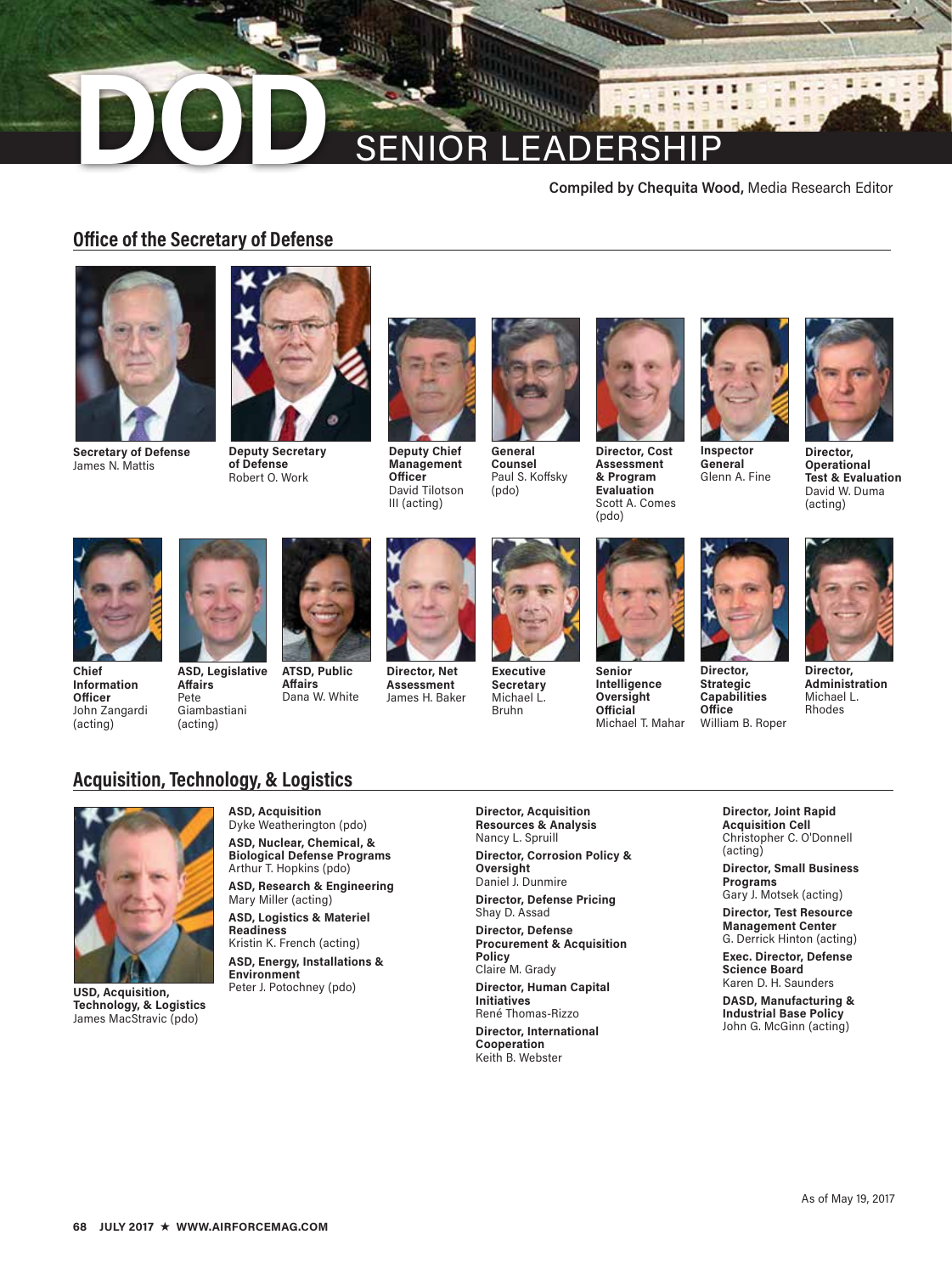

### **Policy**



**USD, Policy** Theresa Whalen

**ASD, Asian & Pacific Security Affairs** David Helvey (pdo) **ASD, International Security Affairs** Kenneth Handelman (pdo)

**ASD, Homeland Defense & Global Security**  Peter Verga (pdo)

**ASD, Special Operations & Low Intensity Conflict** Caryn Hollis (pdo)

**ASD, Strategy, Plans, & Capabilities** Thomas H. Harvey III (acting)

# **Comptroller**



**USD, Comptroller & Chief Financial Officer**  John P. Roth (pdo)

# **Intelligence**



**USD, Intelligence** Todd R. Lowery (pdo)

**Director, Human Capital & Resource Management** Glenda H. Scheiner **Deputy Chief Financial Officer** Mark E. Easton **Deputy Comptroller, Program/Budget** John P. Roth

# (pdo)

# **Personnel & Readiness**



**USD, Personnel & Readiness** Anthony M. Kurta (pdo)

#### **ASD, Health Affairs** David J. Smith (pdo) **ASD, Readiness**

Elizabeth P. Van Winkle (pdo) **ASD, Manpower** 

**& Reserve Affairs** Stephanie Barna (acting) **DASD, Warrior Care Policy** James Rodriguez **Director, Defense Human Resources Activity** William H. Booth



**Director, Intelligence & Security** Garry P. Reid **DDI, Intelligence Strategy, Programs, & Resources**  Robert Hegstrom **DDI, Technical Collection & Special Programs**  John Pede **DDI, Warfighter Support** Lt. Gen. John N. T. Shanahan, USAF

# **Joint Chiefs of Staff**



**Chairman** Gen. Joseph F. Dunford Jr., USMC

**Assistant to the Chairman of the Joint Chiefs of Staff** Vice Adm. Frank C. Pandolfe



**Vice Chairman** Gen. Paul J. Selva, USAF



**Operations** Adm. John M. Richardson

**Army Chief of Staff** Gen. Mark A.

# **The Joint Staff**

**Director, Joint Staff** Lt. Gen. William C. Mayville Jr., USA

**J-1 Manpower & Personnel** Brig. Gen. Kyle J. Kremer, USAF **J-2 Intelligence** Maj. Gen. James Marrs, USAF

**J-3 Operations**  Lt. Gen. John L. Dolan, USAF



**Chief of Staff** Gen. David L. Goldfein

Vice Adm. William A. Brown **J-5 Strategic Plans & Policy** Lt. Gen. Kenneth F. McKenzie

**J-6 Command, Control, Communications, & Computers** 

Vice Adm. Marshall B. Lytle III

**J-4 Logistics**

Jr., USMC



**of the Marine Corps** Gen. Robert B. Neller

**Chief of National Guard Bureau** Gen. Joseph L. Lengyel, USAF

**J-7 Joint Force Development** Vice Adm. Kevin D. Scott **J-8 Force Structure, Resources, & Assessment** Lt. Gen. Anthony R. Ierardi, USAF